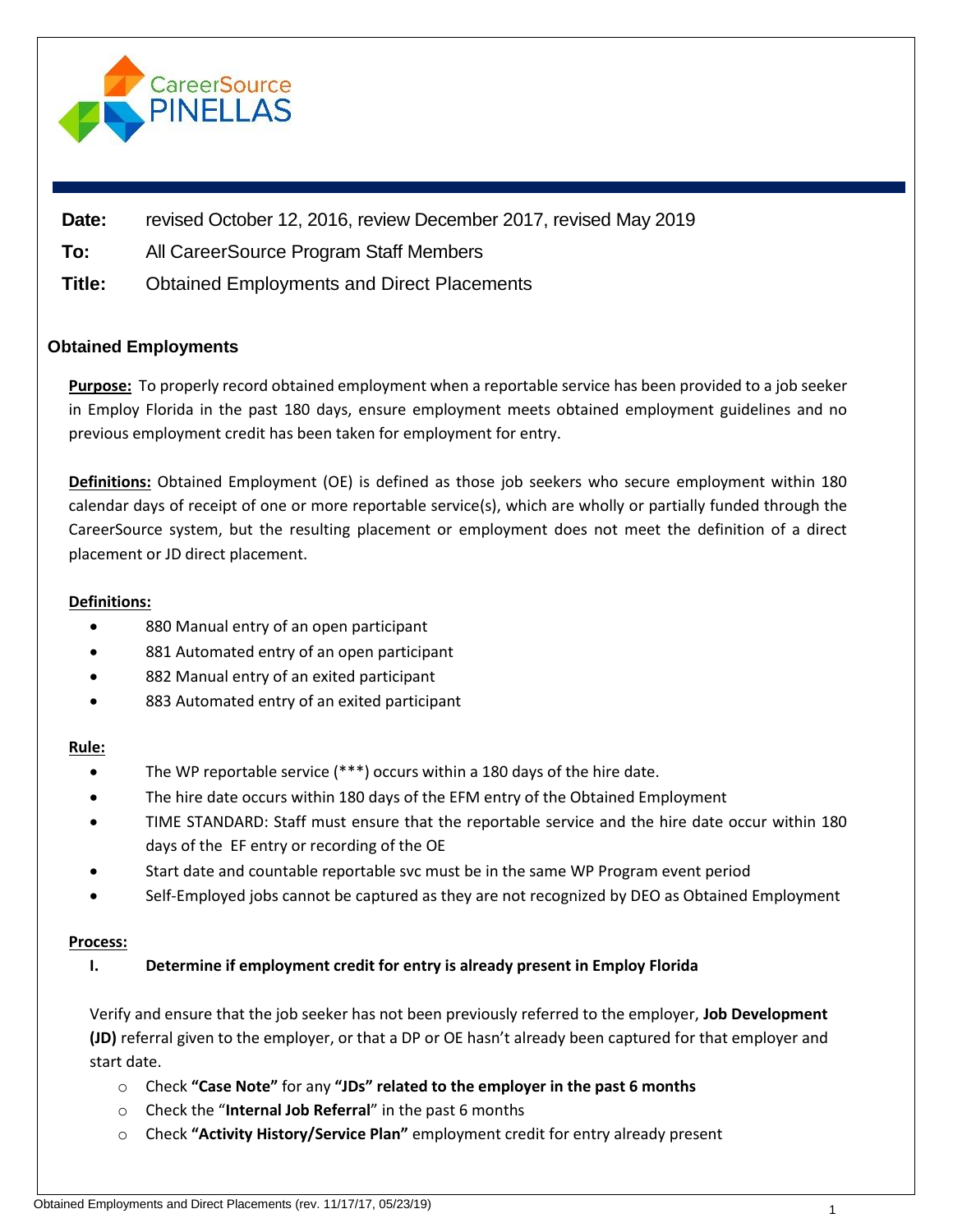## **II. Determine if employment meets obtained guideline for entry**

- Use for 180 day calculation: [https://www.timeanddate.com](https://www.timeanddate.com/)
- Determine:
	- o 180 day window
	- o If start date of employment falls within that 180 day window
	- $\circ$  If countable, reportable service falls between the employment start date and max 180 day window
	- o Both the start date and countable, reportable service date fall within the same WP Program period



## **III. Submit Qualified Obtained Employment for Entry:**

• Use approved Obtained Employment (OE) template:

*Subject Line:* OE – Candidate Name - Last 4 of SS#

Hello,

Confirmed Candidate is working, please create OE service:

**Candidate First and Last name:**

**Employer Name:**

**Job /Position Title:**

**Start Date:**

**Salary:**

**Verified by:** *Insert (1) one, of two options below:*

- *Candidate Name & Title ( John Doe, Job Seeker)*
- *Employer Contact Name & Title (Jane Williams, HR Manager)*
- Email request to (use email address for region to get employment credit) :
	- o **LWDB 14**  [returntowork@careersourcepinellas.com](mailto:returntowork@careersourcepinellas.com)
- \*\*\*CC your lead\*\*\*
- **IV. Rules to follow for email submission or it will be returned for correction:**
	- Verbiage is important for audit purposes. The first day of paid work is the "START DATE". "Hire date" is not allowed, per audit standard.
	- Submit start date in MM/DD/YYYY format. If it is a single digit number for the month or year, you MUST put a "0" in front of that number. i.e., February 7, 2017 would be 02/07/2017. This allows the entry to be pasted into the obtained service screen without alteration. Any other format will not be accepted by Employ Florida.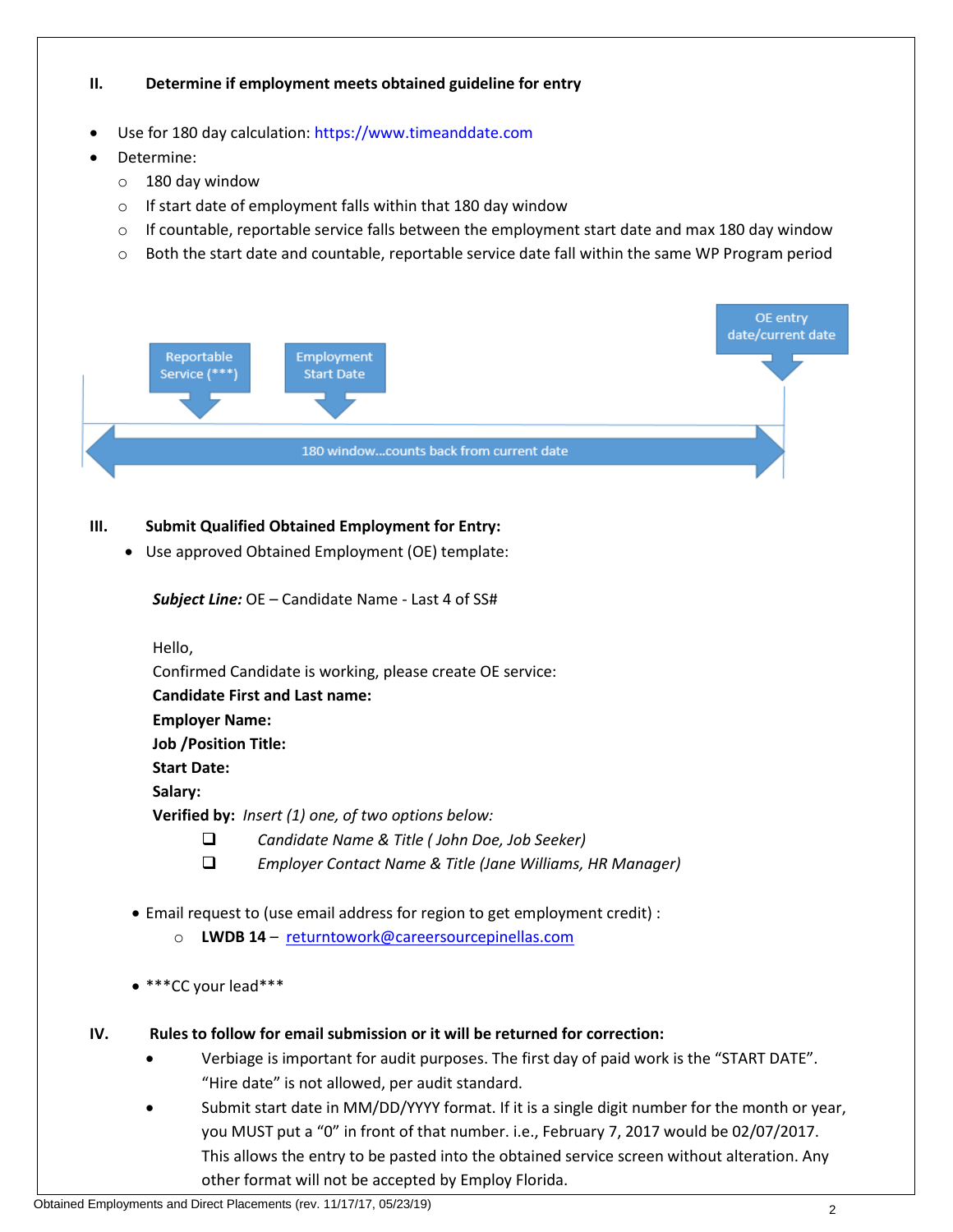- Template MUST be used and not altered in title descriptions. It is approved for auditing purposes and copied and pasted directly into the Employ Florida obtained case note. If there is an item in which information is not present, such as pay rate, you may delete the line before submission.
- Salary must be submitted as hourly and include the \$ symbol. (\$10/hr). If you have another pay rate, you must calculate it to an hourly rate. Example: If yearly, use the calculation to divide by 2080 for full time. Example: 50K/2080 = \$24.04/hr.
- EF does not permit three character names for an employer i.e. UPS, CAT, DEO, DCF. Write out the name, and company names that have Corp, Inc. LLC, etc., must be included in the formal name.

# **Direct Placements**

**Purpose:** To properly record job placements as a result of job referrals that have been automatically identified using EF service codes, in which staff have verified and documented customer began working prior to recording the appropriate placement code.

**Definitions:** A direct placement results from the hiring by a public or private employer of an individual referred by the LWDB to a job or an interview, and where the LWDB staff completed each of the following steps:

- a. Prepared a job order form or entry prior to referral of a job seeker;
- b. Made a Job Development contact on behalf of a specific job seeker;
- c. Made prior arrangements with an employer for the referral of a job seeker(s);
- d. Referred a job seeker who was not specifically designated by the employer, prior to referral by the employer;
- e. Verified through a reliable source (preferably the employer) that the job seeker has started to work;
- f. Recorded the placement appropriately.
- g. Use for 180 day calculation between entry and verified start date for the direct:

[https://www.timeanddate.com](https://www.timeanddate.com/) 

- a. Determine 180-day window
- b. If state date of employment falls within the required 180-day window, then the direct placement can be taken.

# **Process:**

# **I. EF ENTRY OF A DIRECT PLACEMENT**

Staff will post the direct placement by completing the EF Referral Results screen within the EF Job Order's Candidate screen or the Individual's EF Internal Referrals screen. The entry screen below will be completed fully by including the following:

a. the Employer name (auto-populates from referral);